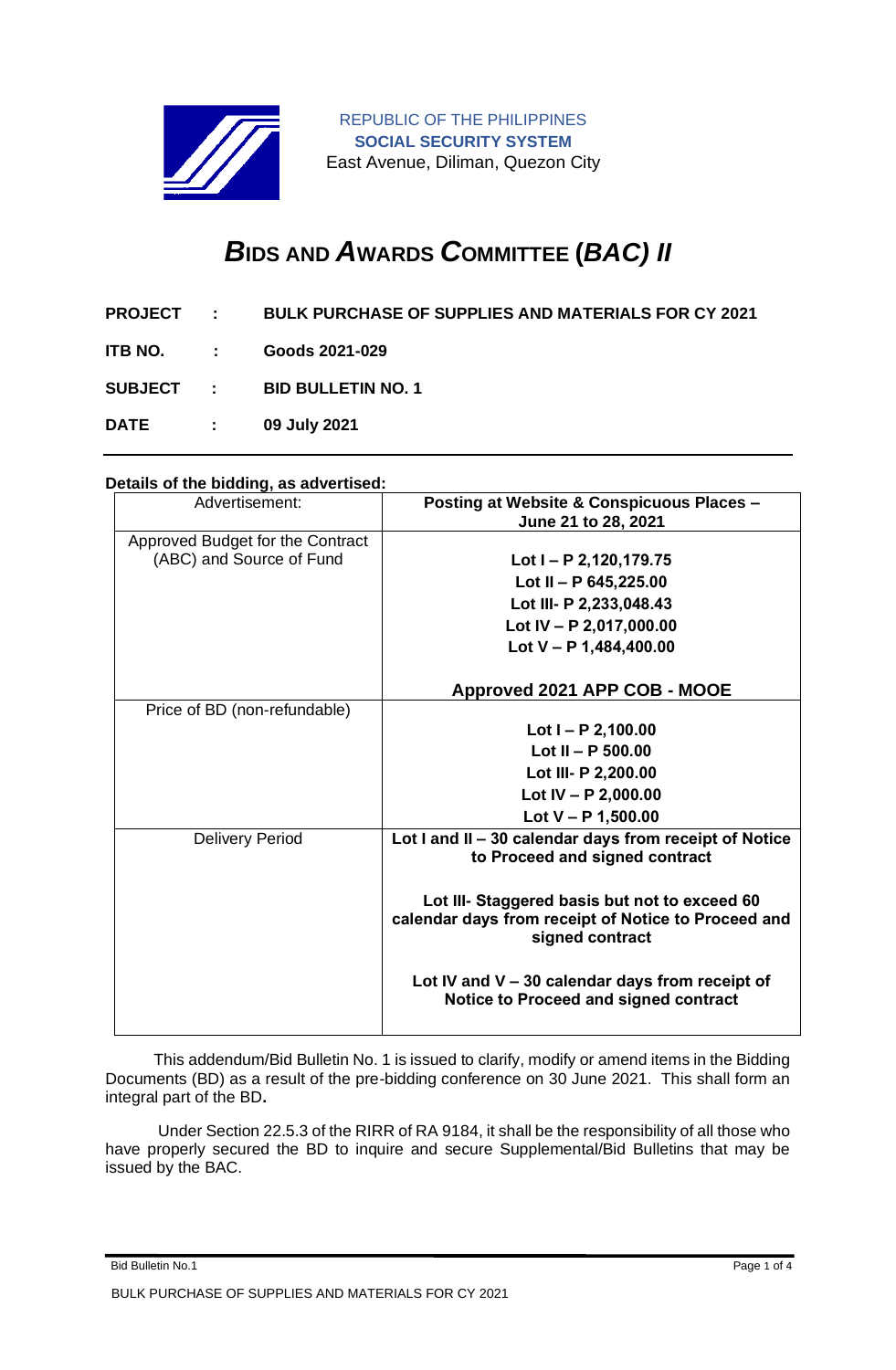## **1. Schedule of activities as discussed in the Pre-bidding Conference:**

- Deadline for the submission of written queries: Friday, 02 July 2021
- Issuance of Bid Bulletin No. 1 reply to written queries: Friday, 09 July 2021
- **Submission and opening of 2 envelopes: Wednesday, 21 July 2021, 2:00 p.m. at the 2nd Floor Bidding Room, SSS Main Building, East Avenue, Diliman, Quezon City**

**Only one company representative is allowed to attend the manual opening of bids. Other company representative may witness the opening of bids through Microsoft Teams. Kindly coordinate with the BAC Secretariat for the details.**

**2. Amendments/Clarifications - Annex "A"**

#### **3. Documentary Requirements**

## **a. 1 st Envelope**

a.1 PhilGEPS Certificate of Registration and membership.

In case of uploaded document/s, which validity period had already expired, submit the updated document/s.

- a.2 Statement of all its Ongoing Government and Private Contracts, including contracts awarded but not yet started, if any, whether similar or not similar in nature and complexity to the contract to be bid;
- a.3 Statement of Single Largest Completed Contract (SLCC) similar to the project to be bid, **with supporting documents**, equivalent to at least **50% of the ABC**, completed **within five (5) years** prior to the submission and opening of bids, adjusted by the bidder to current prices using PSA's consumer price index;

For this purpose, similar contracts shall refer to Bulk Purchase of Supplies and Materials.

- a.4 NFCC Computation or committed Line of Credit (form supplied)
- a.5 JVA, in case of Joint Venture Class "B" Documents (Each partner of the joint venture shall submit the legal eligibility documents. The submission of technical and financial eligibility documents by any of the joint venture partners constitute compliance, except for SSS Clearance that must be complied by all JV partners);
- a.6 Bid Security (2% of the ABC for Cash or Manager's/Cashier's Check payable to SSS or Bank Draft of the ABC, 5% of the ABC for Surety Bond **or** Bid Securing Declaration – form supplied) and **a copy of the Authority to Notarize from the Notary Public.**
- a.7 Technical Documents project requirements
	- Section VI Schedule of Requirements (page 29)
	- Section VII Statement of Compliance with the Technical Specifications (refer to Annex "B" – revised Section VII)
- a.8 Omnibus Sworn Statement (form supplied) **and a copy of the Authority to Notarize from the Notary Public.**
- a.9 Foreign ownership limited to those allowed under the rules may participate in this Project, provided must submit any of the following:
	- Copy of Treaty, International or Executive Agreement; Or

Bid Bulletin No.1 Page 2 of 4 BULK PURCHASE OF SUPPLIES AND MATERIALS FOR CY 2021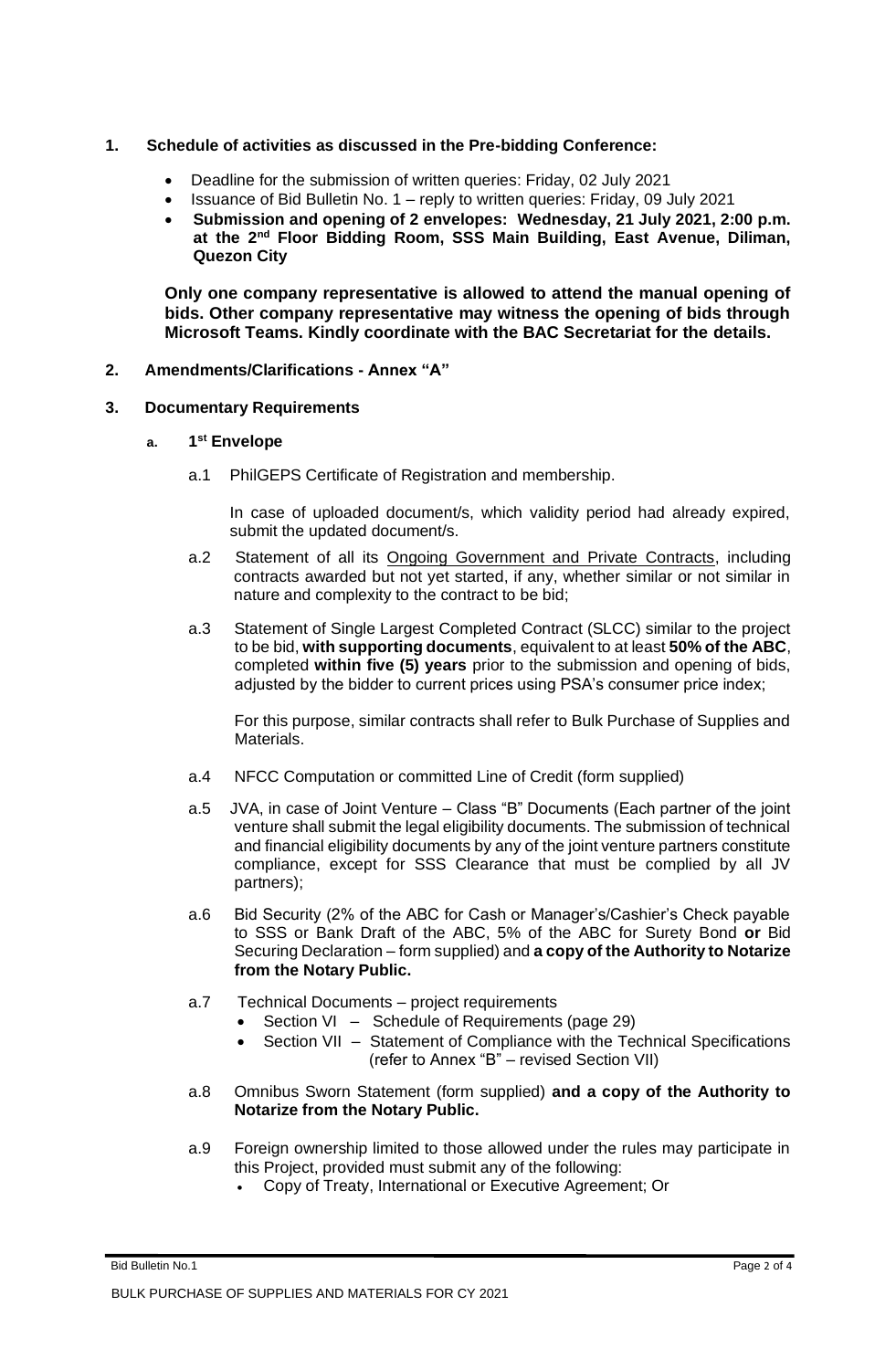- Certification from the relevant government office of their country stating that Filipinos are allowed to participate in government procurement activities for the same item or product.
- Certification from the DTI if the Bidder claims preference as a Domestic Bidder or Domestic Entity.

# **b. Checklist of the 2nd envelope:**

- b.1 Bid Form (form supplied) pages 40 to 49<br>b.2 Bid Breakdown (form supplied) pages 50
- Bid Breakdown (form supplied) pages 50 to 55

## **c. Additional Requirements to be submitted by the bidder with the Lowest Calculated Bid**

- c.1 2020 Income Tax Return filed through Electronic Filing and Payment System (EFPS) corresponding to the submitted Audited Financial Statement;
- c.2 Quarterly VAT for the period October 2020 to March 202;
- c.3 Documents listed in the Platinum Membership and updates, if any;
	- **SEC/DTI Registration**
	- 2021 Mayor's
	- ⚫ Valid Tax Clearance
	- 2020 Audited Financial Statement filed through EFPS
- c.4 Required Samples/Testing for the following items before delivery:

Lot 2 -TSF Forms

ISO-536 Paper and Board-Determination of Grammage

- $\bullet$  Item no. 1- TSF  $-$  11 x 10  $-$  5/8 1ply, 2000 sheets/box
- Item no. 2 -TSF ML-1 Sal/Educ/Cal/SILP 3 ply, 500sheets/box

Lot 3 -Printed forms and Other Supplies

ISO-536 Paper and Board-Determination of Grammage

- Item no. 7- Rel-9 REP 25sets/Pad 4ply (Carbonless)
- Item no. 8 -R-6 Misc P.R, 25SHTS 07'13 (Carbonless)

ISO 2759:2014(E). Board - Determination of bursting strength

- Item no. 2 -Corrugated box
- Item no. 9 -Empty Cartons
- **4.** Awarding shall be made to the bidder with the Lowest Calculated and Responsive Bid (LCRB).
- **5.** All documents that need notarization should be notarized by the Notary Public himself/herself who has the authority to do so for the current year. **A copy of the Authority to Notarize from the Notary Public must be submitted.**
- **6.** Bidder must sign on each and every page of the Bid Proposal (1<sup>st</sup> and 2<sup>nd</sup> envelope). Failure to do so shall be a ground for the rejection of the bid.

Prepared by:

dunio

 **ROSALYN AZUL-CONDAT** Concurrent Acting CEO IV, Administrative Support Section BAC Secretariat Department

Bid Bulletin No.1 Page 3 of 4